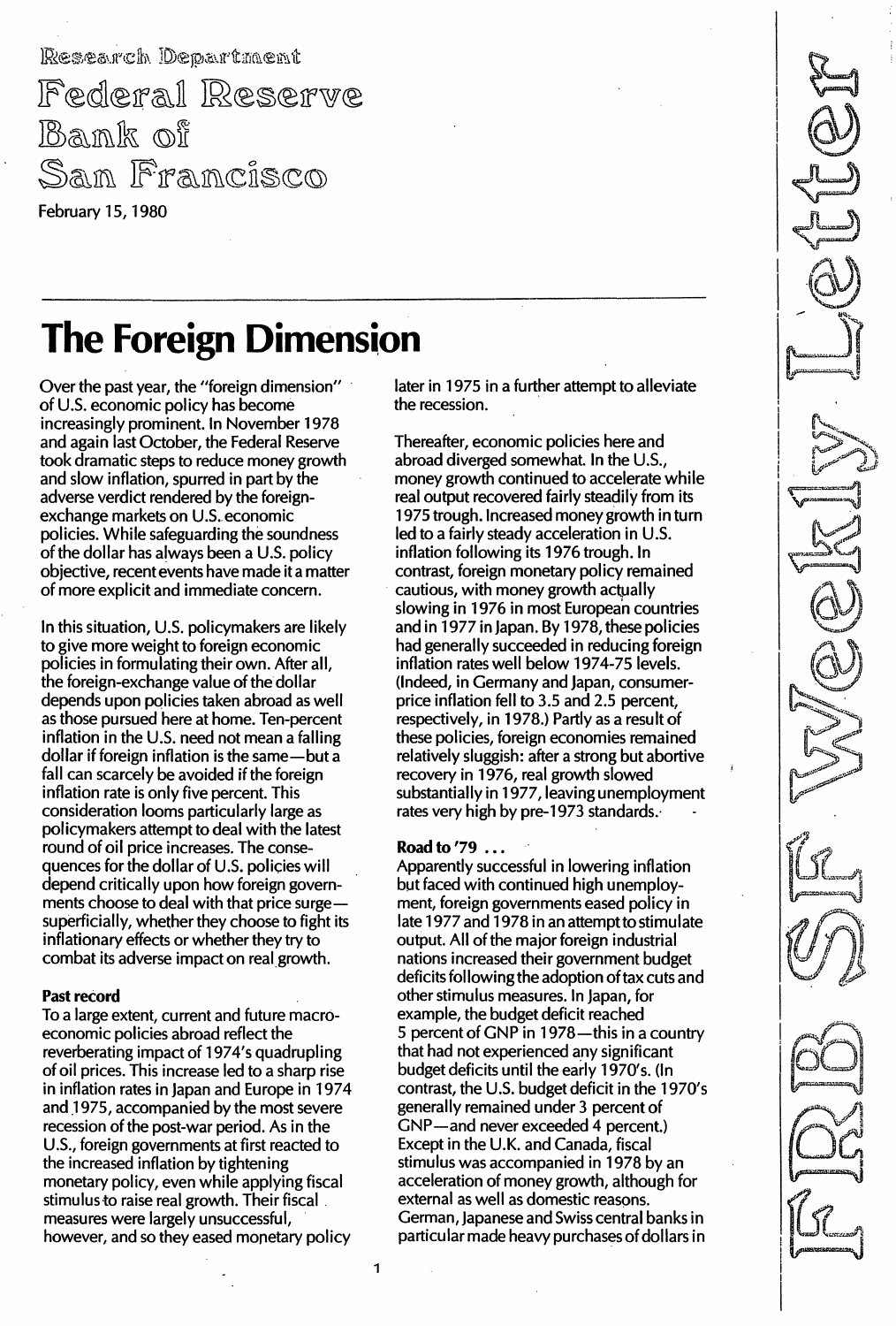Research Department

# Federal Reserve Bank of San Francisco

Opinions expressed in this newsletter do not necessarily reflect the views of the management of the Federal Reserve Bank of San Francisco, nor of the Board of Governors of the Federal Reserve System.

order to support the dollar's sagging value on the foreign exchanges. As a result, money growth in these countries in 1 978 substantially exceeded official targets or (Japan) projections.

Whatever the reasons, the results of these policies were largely the same. Real growth averaged 3.3 percent in the ten major foreign industrial countries in 1 978-compared to 2.9 percent the previous year-and apparently was about the same in 1 979. This improvement in real growth led to significant reductions in unemployment, but the accompanying easing of policy left governmentdeficits bloated in several countries and rekindled inflationary pressures.

In 1 979, foreign industrial countries experienced sharply accelerating inflation, traceable to their previous monetary expansion but also to sharp price increases for oil and other basic commodities. Consumer prices rose nearly 8.0 percent (on average) in the 10 major foreign industrial nations, compared to 1978's SA-percent average increase. Mindful of their earlier success in containing inflation, governments generally responded quickly and decisively to this acceleration by slowing money growth and raising domestic interest rates. For example, Japan raised its central-bank discount rate three times last year, from 3.5 percent to 6.25 percent, while Germany raised its central-bank rate from 3 to 6 percent over the same period. Foreign money-market rates increased apace (see chart). Indeed, interest rates in Germany and Japan have increased more in real terms (relative to inflation) than they have in the U.S. Largely as a result, money growth abroad has slowed over the last year, while some foreign governments also have moved to tighten fiscal policy.

#### ... and 1980

Until the latest round of oil price hikes, last year's policy tightening promised some reduction in 1980 inflation-but at the cost of lower real growth. According to the December 1979 Economic Outlook of the

Organization for Economic Cooperation and Development (OECD), real GNP in 1980 was expected to grow by 2.25 percent in Germany and by 4.75 percent in Japan (considerably below their 1 979 performance of 4.25 and 6.00 percent, respectively), and was expected to fall by about one percent in the U.S. Even those unfavorable forecasts assumed thatoil prices would rise by no more than 10 percent over those prevailing at the end of 1979.

This expected slowdown could halt, and in some cases partially reverse, the recent progress in lowering unemployment and excess capacity. Nonetheless, foreign governments seem unlikely to relent from their stance of restraining inflation through tighter monetary and fiscal policies. As in the U.s., their concentration on fighting inflation appears to reflect a public consensus that inflation is the number-one economic problem.

To what extent are these prospects now altered by the oil price increases of the past several months? With oil prices rising this year, not by 10 percent, but by nearly 30 percent, the outcome is likely to be even lower growth and higher inflation than previously anticipated. Whether governments now ease policy is likely to depend crucially upon how those price increases affect real growth throughout the industrial world.

According to recent OECD estimates, the latest oil-price hikes could reduce real GNP in the industrial countries by an average of about one percent in 1980. This could mean stagnation or worse, especially in view of the fact that real GNP was already expected to grow very little in most foreign countries. Still, any downturn would probably not be as sharp as that occurring in 1974 and 1975, when real output fell sharply in most major industrial countries. Furthermore, estimates of the growth effects of these oil-price increases may be overstated, because they are based on past reactions of industrial economies to such shocks. In light of the experience gained by the oil-'importing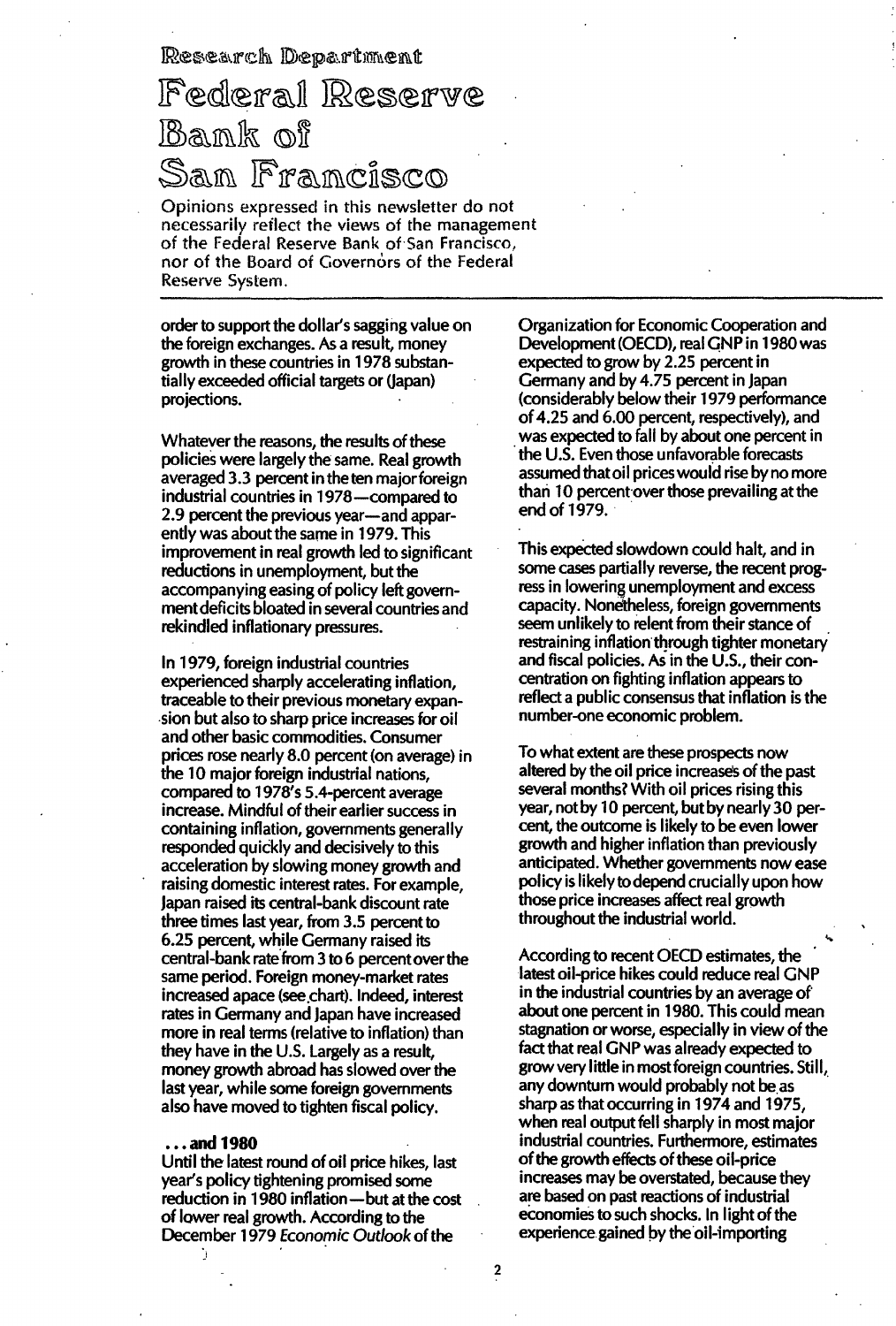nations over the past six years, the disruptive effects of further price increases may be smaller and less protracted now than in the past. On balance, then, it seems likely that unemployment abroad will remain at painful but probably not intolerable levels during 1980. If so-and in view of the inflation impact of the latest oil-price increasespolicies abroad may continue to be directed toward containment of inflation.

This prognosis, if correct, has important implications for U.S. policy. In the last fifteen months, the U.S. has twice succeeded in relieving pressure on the dollar by taking steps to restrain money growth-and hence

ultimately to reduce inflation. Given the move toward more restrictive policies abroad, and given the lower average levels of foreign inflation rates, continued stability of the dollar is likely to depend upon a public perception that  $U.S.$  policy remains on its announced course of checking inflation. In other words, America's room to "accommodate" the oil price increases will be constrained by policy decisions made abroad if further pressure on the dollar is to be avoided. The foreign dimension of U.S. policy thus seems likely to remain prominent for some time to come.

Charles Pigott